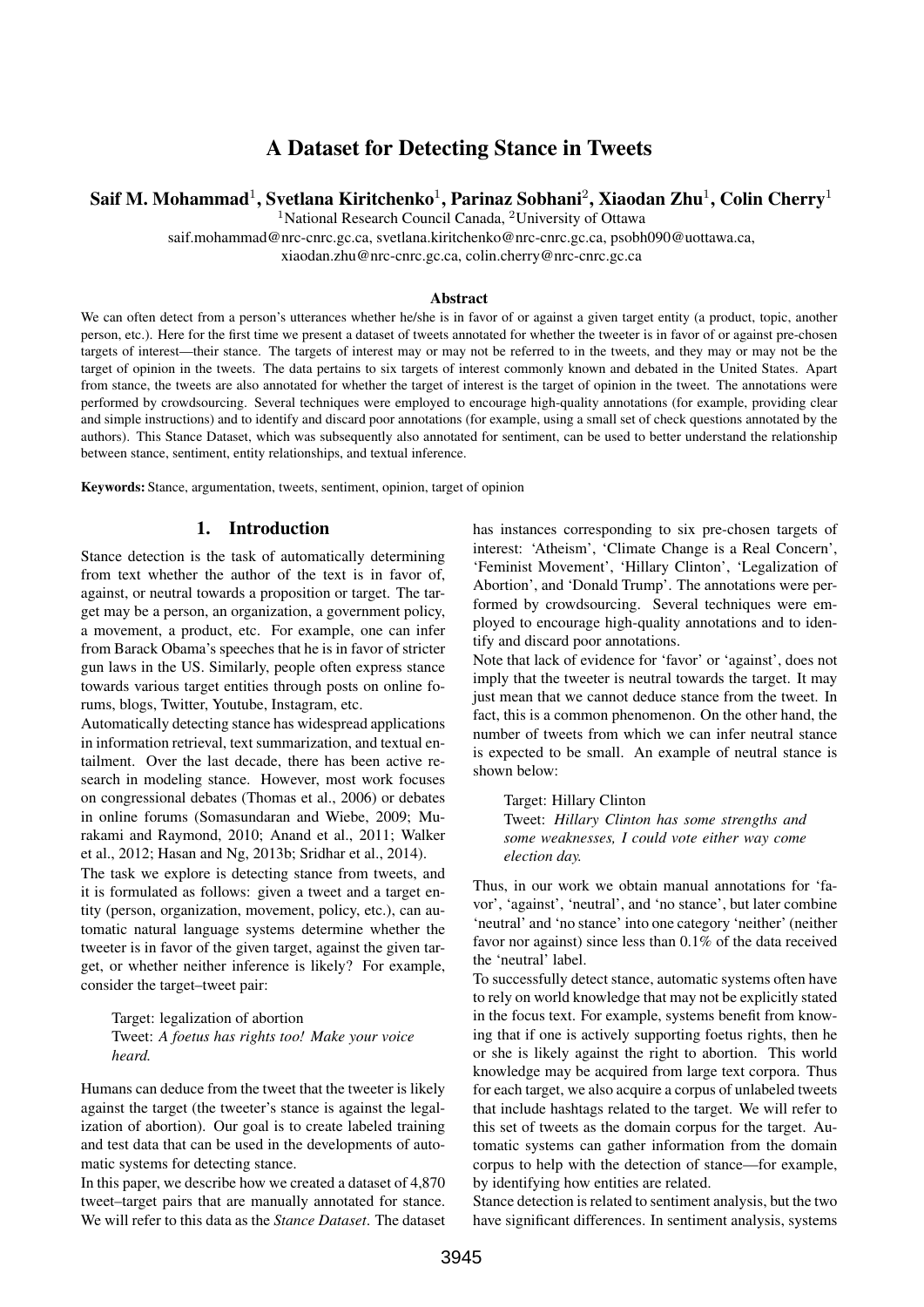determine whether a piece of text is positive, negative, or neutral. However, in stance detection, systems are to determine favorability towards a given target of interest—and the target may not be explicitly mentioned in the text. For example, consider the target–text pair below:

Target: Donald Trump Text: *Jeb Bush is the only sane candidate in this republican lineup.*

The target of opinion in the tweet is Jeb Bush, but the given stance target is Donald Trump. The tweet expresses positive opinion towards Jeb Bush, from which we can infer that the tweeter is likely to be unfavorable towards Donald Trump. Note that it is possible that one can be in favor of Jeb Bush and yet also be in favor of Donald Trump. However, the goal in stance detection, is to determine which is more probable: that the author is in favor of, against, or neutral towards the target. In this case, most annotators will agree that the tweeter is likely against Donald Trump. To aid further analysis, the tweets in the Stance Dataset are also annotated for whether target of interest is the target of opinion in the tweet.

Partitions of the Stance Dataset were used to create training and test sets for the SemEval-2016 Task 6: Detecting Stance from Tweets (Mohammad et al., 2016a).<sup>1</sup> Mohammad et al. (2016b) subsequently annotated the Stance Dataset for sentiment and quantitatively explored the relationship between stance and sentiment.

The rest of the paper is structured as follows. In Section 2, we describe how we created the Stance Dataset. Section 3 presents a detailed analysis of the stance annotations. Section 4 presents an online interactive visualization of the Stance Dataset. Section 5 discusses how the dataset can be (and is being) used by the research community. Finally we present concluding remarks in Section 6. All of the data created as part of this project (the Stance Dataset, the domain corpus, the annotation questionnaire, etc.) as well as an interactive visualization to explore the data are made freely available.<sup>2</sup>

# 2. Creating the Dataset for Stance in Tweets

In order to create a suitable dataset of tweet–target pairs annotated for stance, we first identified useful properties for such a dataset (Section 2.1), then selected tweet–target pairs in a manner that is consistent with those properties (Section 2.2), and finally annotated the tweet–target pairs using a carefully developed set of instructions and questionnaire (Section 2.3).

## 2.1. Properties of a Good Stance-Labeled Dataset

We wanted to create a dataset of stance-labeled tweet–target pairs that had the following properties:

1: *The tweet and target are commonly understood by a wide number of people in the United States.* This is important because the tweet-target pairs will later be annotated by English speakers from the United **States** 

- 2: *There must be a significant amount of data for each of the three classes: favor, against, neither.* Often, the proportion of tweets in favor of a target may not be similarly numerous as those against it. However, we did not want scenarios where there are no tweets in favor of a target or no tweets against it. Also, the total number of tweet–target pairs from which the stance cannot be inferred ('neither' instances) can be very large. However, creating a dataset where 99% of the tweets are from this category makes the dataset less interesting and less useful. So we down-sample the number of 'neither' instances.
- 3: *Apart from tweets that explicitly mention the target, the dataset should include a significant number of tweets that express opinion towards the target without referring to it by name.*

We wanted to include the relatively harder cases for stance detection where the target is referred to in indirect ways such as through pronouns, epithets, honorifics, and relationships.

4: *Apart from tweets that express opinion towards the target, the dataset should include a significant number of tweets in which the target of opinion is different from the given stance target.*

As mentioned earlier with the Donald Trump example, sometimes stance towards a target can be inferred even if that target is not the target of opinion in the text. Including such instances makes the task more challenging. Downstream applications often require stance towards particular pre-chosen targets, and having data where the target of opinion is different from the target of stance helps test how well stance detection systems can cope with such instances.

These properties influenced various choices in how our dataset was created.

# 2.2. Selecting the Tweet–Target Pairs for Stance Annotation

There are two broad ways in which the tweet–target pairs could be obtained:

- *Random search*: Poll the Twitter API for a random selection of tweets for some period of time. Manually identify targets towards whom stance can be determined.
- *Targeted search*: First identify a list of potential targets. Poll the Twitter API for tweets relevant to these targets.

As mentioned above in reference to Property 1, one of the challenges with creating good data for stance detection is that human annotators can find it difficult to determine stance if they do not understand the domain or the relationships between relevant entities. Thus, we chose the targeted search option as this allowed us to focus on only those targets that are widely known. Additionally, this approach allows creation of many instances for each of the targets. This

<sup>1</sup> http://alt.qcri.org/semeval2016/task6/

<sup>2</sup> http://www.saifmohammad.com/WebPages/StanceDataset.htm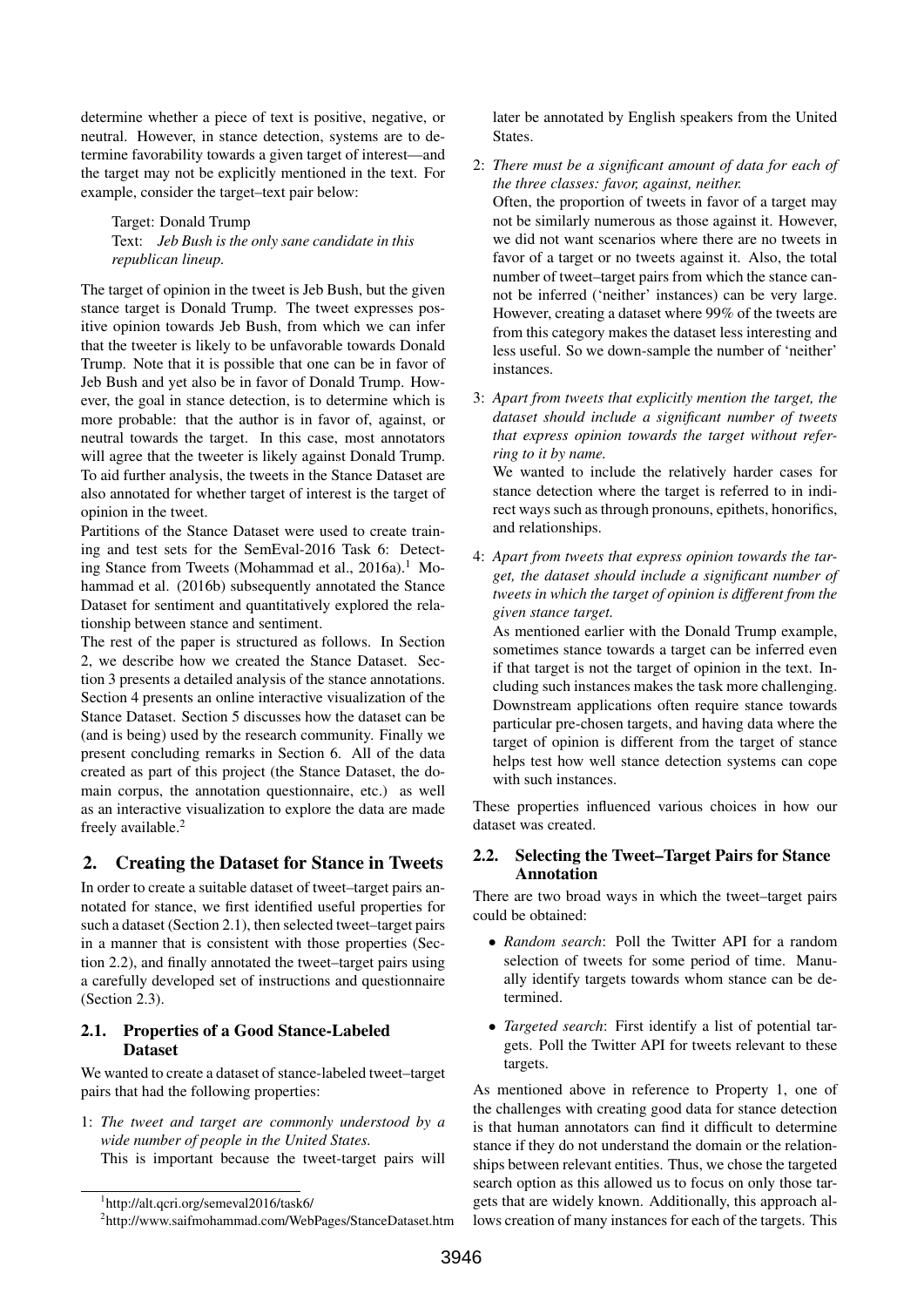| <b>Target</b>            | <b>Example</b>           | <b>Example</b>             | <b>Example</b>                  |
|--------------------------|--------------------------|----------------------------|---------------------------------|
|                          | <b>Favor Hashtag</b>     | <b>Against Hashtag</b>     | <b>Stance-Ambiguous Hashtag</b> |
| Atheism                  | #NoMoreReligions         | $\#Goldswill$              | #atheism                        |
| Climate Change Concern   | $\overline{\phantom{a}}$ | #globalwarminghoax         | #climatechange                  |
| Donald Trump             | $\text{\#Trump2016}$     |                            | #WakeUpAmerica                  |
| Feminist                 | #INeedFeminismBecaus     | #FeminismIsAwful           | #Feminism                       |
| <b>Hillary Clinton</b>   | #GOHILLARY               | #WhyIAmNotVotingForHillary | #hillary2016                    |
| Legalization of Abortion | #proChoice               | #prayToEndAbortion         | #PlannedParenthood              |

Table 1: Examples of stance-indicative and stance-ambiguous hashtags that were manually identified.

is significant because stance detection systems often create separate models for each target using labeled training data. The authors of this paper selected as targets a small subset of entities routinely discussed on Twitter at the time of data collection: 'Atheism', 'Climate Change is a Real Concern', 'Feminist Movement', 'Hillary Clinton', 'Legalization of Abortion', and 'Donald Trump'.

We created a small list of hashtags, which we will call *query hashtags*, that people use when tweeting about the targets. We split these hashtags into three categories: (1) *favor hashtags*: expected to occur in tweets expressing favorable stance towards the target (for example, *#Hillary4President*), (2) *against hashtags:* expected to occur in tweets expressing opposition to the target (for example, *#HillNo*), and (3) *stance-ambiguous hashtags:* expected to occur in tweets about the target, but are not explicitly indicative of stance (for example, *#Hillary2016*).<sup>3</sup> We will refer to favor and against hashtags jointly as *stanceindicative (SI) hashtags*. Table 1 lists some of the hashtags used for each of the targets. (We were not able to find a hashtag that is predominantly used to show favor towards 'Climate change is a real concern', however, the stance-ambiguous hashtags were the source of a large number of tweets eventually labeled 'favor' through human annotation.) Next, we polled the Twitter API to collect close to 2 million tweets containing these hashtags (query hashtags). We discarded retweets and tweets with URLs. We kept only those tweets where the query hashtags appeared at the end. This reduced the number of tweets to about 1.7 million. We removed the query hashtags from the tweets to exclude obvious cues for the classification task. Since we only select tweets that have the query hashtag at the end, removing them from the tweet often still results in text that is understandable and grammatical. For human annotation of stance, for each target, we sample an equal number of tweets pertaining to the favor hashtags, the against hashtags, and the stance-ambiguous hashtags. This encourages (but does not guarantee) a more equitable number of tweets pertaining to the stance categories (Property 2).

Note that the tweets that have a favor hashtag may oppose the target as well. Further, once the favor hashtag is removed, the tweet may not have enough information to suggest that the tweeter is favorable towards the target. The same is true for tweets obtained with the against hashtags. Thus, our procedure for obtaining tweets results in tweets

<sup>3</sup>A tweet that has a seemingly favorable hashtag towards a target may in fact oppose the target; and this is not uncommon. Similarly unfavorable (or against) hashtags may occur in tweets that favor the target.

with various stance class distributions.

Properties 3 and 4 are addressed to some extent by the fact that removing the query hashtag can sometimes result in tweets that do not explicitly mention the target. Consider:

Target: Hillary Clinton Tweet: *Benghazi questions need to be answered #Jeb2016 #HillNo*

Removal of *#HillNo* leaves no mention of Hillary Clinton, but yet there is sufficient evidence (through references to Benghazi and #Jeb2016) that the tweeter is against Hillary Clinton. Further, conceptual targets such as 'legalization of abortion' (much more so than person-name targets) have many instances where the target is not explicitly mentioned.

#### 2.3. Stance Annotation

Stance can be expressed in many different ways, for example by explicitly supporting or opposing the target, by supporting an entity aligned with or opposed to the target, by re-tweeting somebody else's tweet, etc. Thus after a few rounds of internal development and pilot annotations, we presented the questionnaire shown below to the annotators. Apart from a question on stance, we also asked a second question pertaining to whether the target of opinion in the tweet is the same as the target, some other entity, or neither.

Q: From reading the tweet, which of the options below is most likely to be true about the tweeter's stance or outlook towards the target:

1. We can infer from the tweet that the tweeter supports the target

*This could be because of any of reasons shown below: – the tweet is explicitly in support for the target*

- *– the tweet is in support of something/someone aligned*
- *with the target, from which we can infer that the tweeter supports the target*
- *– the tweet is against something/someone other than the target, from which we can infer that the tweeter supports the target*
- *– the tweet is NOT in support of or against anything, but it has some information, from which we can infer that the tweeter supports the target*
- *– we cannot infer the tweeter's stance toward the target, but the tweet is echoing somebody else's favorable stance towards the target (this could be a news story, quote, retweet, etc)*
- 2. We can infer from the tweet that the tweeter is against the target

*This could be because of any of the following:*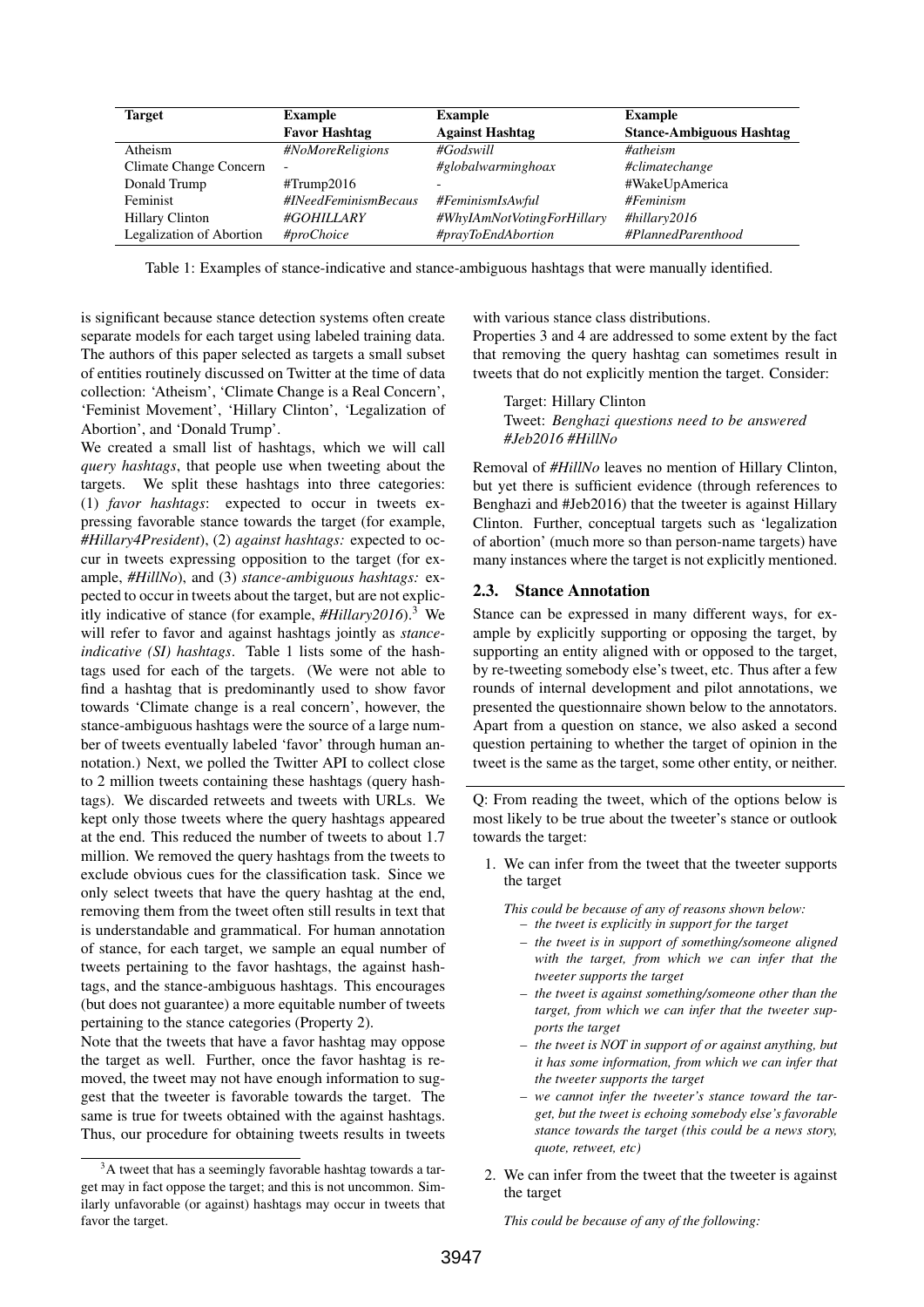- *– the tweet is explicitly against the target*
- *– the tweet is against someone/something aligned with the target entity, from which we can infer that the tweeter is against the target*
- *– the tweet is in support of someone/something other than the target, from which we can infer that the tweeter is against the target*
- *– the tweet is NOT in support of or against anything, but it has some information, from which we can infer that the tweeter is against the target*
- *– we cannot infer the tweeter's stance toward the target, but the tweet is echoing somebody else's negative stance towards the target entity (this could be a news story, quote, retweet, etc)*
- 3. We can infer from the tweet that the tweeter has a neutral stance towards the target

*The tweet must provide some information that suggests that the tweeter is neutral towards the target – the tweet being neither favorable nor against the target is not sufficient reason for choosing this option. One reason for choosing this option is that the tweeter supports the target entity to some extent, but is also against it to some extent.*

4. There is no clue in the tweet to reveal the stance of the tweeter towards the target (support/against/neutral)

Q2: From reading the tweet, which of the options below is most likely to be true about the focus of opinion/sentiment in the tweet:

- 1. The tweet explicitly expresses opinion/sentiment about the target
- 2. The tweet expresses opinion/sentiment about something/someone other than the target
- 3. The tweet is not expressing opinion/sentiment about anything

For each of the six selected targets, we randomly sampled 1,000 tweets from the 1.7 million tweets initially gathered from Twitter. Each of these tweets was uploaded on CrowdFlower for annotation as per the questionnaire shown above.<sup>4</sup> Each instance was annotated by at least eight annotators. For each target, the data not annotated for stance is used as the *domain corpus*—a set of unlabeled tweets that can be used to obtain information helpful to determine stance, such as relationships between relevant entities. Table 2 shows the number of tweets available for each target in the domain corpus.

### 3. Analysis of the Annotations

We compared responses to the stance question (Q1) from each crowd annotator with gold labels in a small dataset of internally annotated instances. If a crowd annotator's responses did not match the gold labels for at least 70% of the instances, then all of their responses were discarded. The inter-annotator agreement on the remaining stance responses was about 73.11%. These include instances that

| # Tweets  |
|-----------|
| 935,181   |
| 208,880   |
| 78,156    |
| 144,166   |
| 238,193   |
| 113,193   |
| 1,717,769 |
|           |

Table 2: Number of tweets in the domain corpus.

| <b>Target</b>                   | # instances |  |  |  |
|---------------------------------|-------------|--|--|--|
| Atheism                         | 733         |  |  |  |
| Climate Change Concern          | 564         |  |  |  |
| Donald Trump                    | 707         |  |  |  |
| <b>Feminist Movement</b>        | 949         |  |  |  |
| <b>Hillary Clinton</b>          | 984         |  |  |  |
| <b>Legalization of Abortion</b> | 933         |  |  |  |
| Total                           | 4870        |  |  |  |

Table 3: Number of instances labeled for stance.

were genuinely difficult to annotate for stance (possibly because the tweets were too ungrammatical or vague) and/or instances that received poor annotations from the crowd workers (possibly because the particular annotator did not understand the tweet or its context).

Since we wanted to create a dataset for training and testing of automatic stance detection systems, we use only those instances for which inter-annotator agreement was greater than 60%. That is, we include only those instances for which the majority stance label is chosen by at least 60% of the annotators.<sup>5</sup> This resulted in a dataset of  $4,870$  instances labeled for stance. Table 3 shows the number of tweets per target. The break down of these tweets into training and test sets, as well as the distributions for favor, against, and neither, are shown in Section 4.1, where we discuss how the dataset was used in a SemEval-2016 shared task.

Table 4 shows the distribution of responses to Question 2 (whether opinion is expressed directly about our target, about somebody/someone other than the target, or no opinion is being expressed). Observe that the percentage of 'opinion towards other' varies across different targets from 30% to 50%. Inter-annotator agreement for responses to Question 2 was 68.90%. Table 5 shows the distribution of instances by target of opinion, for each of the stance labels. Observe that in a number of tweets from which we can infer unfavorable stance towards a target, the target of opinion is someone/something other than the target (about 28%).

After some initial annotations, we examined instances pertaining to the targets 'Hillary Clinton' and 'Legalization of Abortion' to identify tweets that do not mention the target explicitly, but yet 'favor' or 'against' stance can be inferred. We wanted to determine whether our data has instances where stance towards the target can be inferred even though the target is not explicitly mentioned. Some examples are shown below.

<sup>&</sup>lt;sup>5</sup>This is a somewhat arbitrary threshold, but it seemed appropriate in terms of balancing confidence in the majority annotation and having to discard too many instances. Annotations for about 25% of the instances do not satisfy this criterion.

<sup>4</sup> http://www.crowdflower.com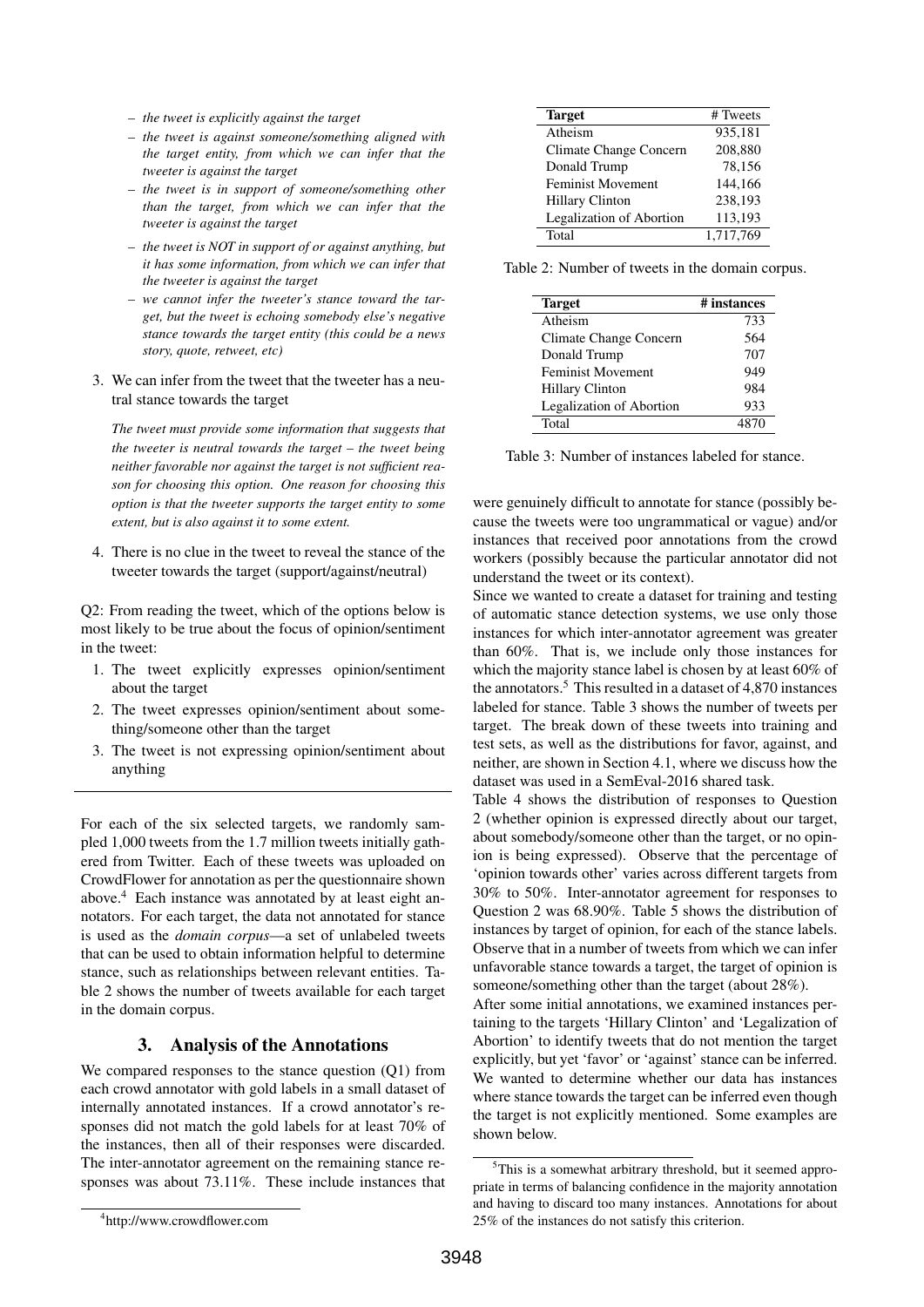|                                 | <b>Opinion</b> towards |       |        |  |  |
|---------------------------------|------------------------|-------|--------|--|--|
| <b>Target</b>                   | Target                 | Other | No one |  |  |
| Atheism                         | 49.25                  | 46.38 | 4.37   |  |  |
| Climate Change Concern          | 60.81                  | 30.50 | 8.69   |  |  |
| Donald Trump                    | 45.83                  | 50.35 | 3.82   |  |  |
| <b>Feminist Movement</b>        | 68.28                  | 27.40 | 4.32   |  |  |
| <b>Hillary Clinton</b>          | 60.32                  | 35.10 | 4.58   |  |  |
| <b>Legalization of Abortion</b> | 63.67                  | 30.97 | 5.36   |  |  |
| Total                           | 58.80                  | 36.19 | 5.01   |  |  |

Table 4: Distribution of target of opinion.

|               | <b>Opinion towards</b> |       |        |  |  |
|---------------|------------------------|-------|--------|--|--|
| <b>Stance</b> | Target                 | Other | No one |  |  |
| For           | 94.69                  | 4.73  | 0.58   |  |  |
| Against       | 71.01                  | 28.32 | 0.66   |  |  |
| Neither       | 0.95                   | 81.45 | 17.60  |  |  |

Table 5: Distribution (in %) of target of opinion by stance.

#### For target 'Hillary Clinton':

Tweet: *I think I am going to vote for Monica Lewinsky's Ex-boyfriends Wife* Tweet: *Let's hope the VOTERS remember! #HillNo* Tweet: *How can she live with herself? #Benghazi*

#### For target 'Legalization of Abortion':

Tweet: *Why dehumanize the pregnant person? They're more than walking incubators, and have rights!*

Tweet: *the woman has a voice the doctor has a voice. Who speaks for the baby? I'm just askin.*

Tweet: *Today I am grateful to have the right to control my body without govt influence. #abvote*

In all, about 30% of the 'Hillary Clinton' instances and about 65% of the 'Legalization of Abortion' instances were found to be of this kind—that is, they did not mention 'Hillary' or 'Clinton' and did not mention 'abortion', 'prolife', and 'pro-choice', respectively (case insensitive; with or without hashtag; with or without hyphen). This marked proportion of instances that do not explicitly refer to the target of interest makes the Stance Dataset a particularly challenging, but realistic, test set for stance classification.

# 4. An Interactive Visualization of Stance and Sentiment

An interactive visualization of the Stance Dataset that shows various statistics about the data is made available online.<sup>6</sup> Figure 1 is a screenshot of the home screen. Note that the visualization also shows sentiment and target of opinion annotations (in addition to stance). On the top left is a bar graph showing the number of instances pertaining to each of the targets in the dataset. The visualization component below it, known as a treemap, shows tiles corresponding to each target–stance combination. The size (area) of a tile is proportional to the number of instances corresponding to that target–stance combination. This component shows that for most of the targets, the Stance Dataset has more data for 'against' than 'favor' and 'neither'. The three stacked bars on the top right show the proportion of instances pertaining

to the classes of stance, opinion target, and polarity, respectively. Observe that they convey to the viewer that a majority of the instances are labeled as 'against' the targets of interest, expressing opinion towards the target of interest, and having negative polarity.

The 'X by Y Matrices' component of the visualization shows three matrices pertaining to: stance classes and opinion towards classes, stance classes and polarity classes, and opinion towards classes and polarity classes. The cells in each of these matrices show the percentage of instances with labels corresponding to that cell (the percentages across each of the rows sums up to 100%.) For example, observe in the left-most matrix that favorable stance is usually expressed by providing opinion directly about the target (94.23%), but that percentage is markedly smaller for instances that are labeled 'against the target' (72.75%). The visualization component at the bottom shows all of the tweets, targets, and manual annotations.

Clicking on visualization elements filters the data. For example, clicking on 'Feminism' and 'Favor' will show information pertaining to tweets that express favor towards feminism. One can also use the check boxes on the left to view only test or training data, or data on particular targets.

### 5. Applications of the Stance Dataset

The Stance Dataset is already being used by the research community for several purposes. Here we describe a few of the current and possible future applications of the data.

### 5.1. SemEval-2016 Task 6: Detecting Stance in Tweets

The Stance Dataset was used as the official training and test data in the SemEval-2016 shared task on Detecting Stance in Tweets (Task 6) (Mohammad et al.,  $2016a$ ).<sup>7</sup> Submissions were solicited in two formulations (Task A and Task B). The data corresponding to five of the targets ('Atheism', 'Climate Change is a Real Concern', 'Feminist Movement', 'Hillary Clinton', and 'Legalization of Abortion') was used in a standard supervised stance detection task – *Task A*. About 70% of the tweets per target were used for training and the remaining for testing. All of the data corresponding to the target 'Donald Trump' was used as test set in a separate task – *Task B*. No training data labeled with stance towards 'Donald Trump' was provided. Table 6 shows the distribution of stance labels in the training and test sets.

Task A received submissions from 19 teams, wherein the highest classification F-score obtained was 67.8. Task B, which is particularly challenging due to lack of training data, received submissions from 9 teams wherein the highest F-score obtained was 56.3. The best performing systems used standard text classification features such as those drawn from ngrams, word vectors, and sentiment lexicons such as the NRC Emotion Lexicon (Mohammad and Turney, 2013). Some teams drew additional gains from noisy stance-labeled data created using distant supervision techniques. Mohammad et al. (2016b) proposed a method for stance detection using various surface-form features, word embeddings, and distant supervision that obtained even better F-scores (close to 70.0).

<sup>6</sup> http://www.saifmohammad.com/WebPages/StanceDataset.htm

<sup>7</sup> http://alt.qcri.org/semeval2016/task6/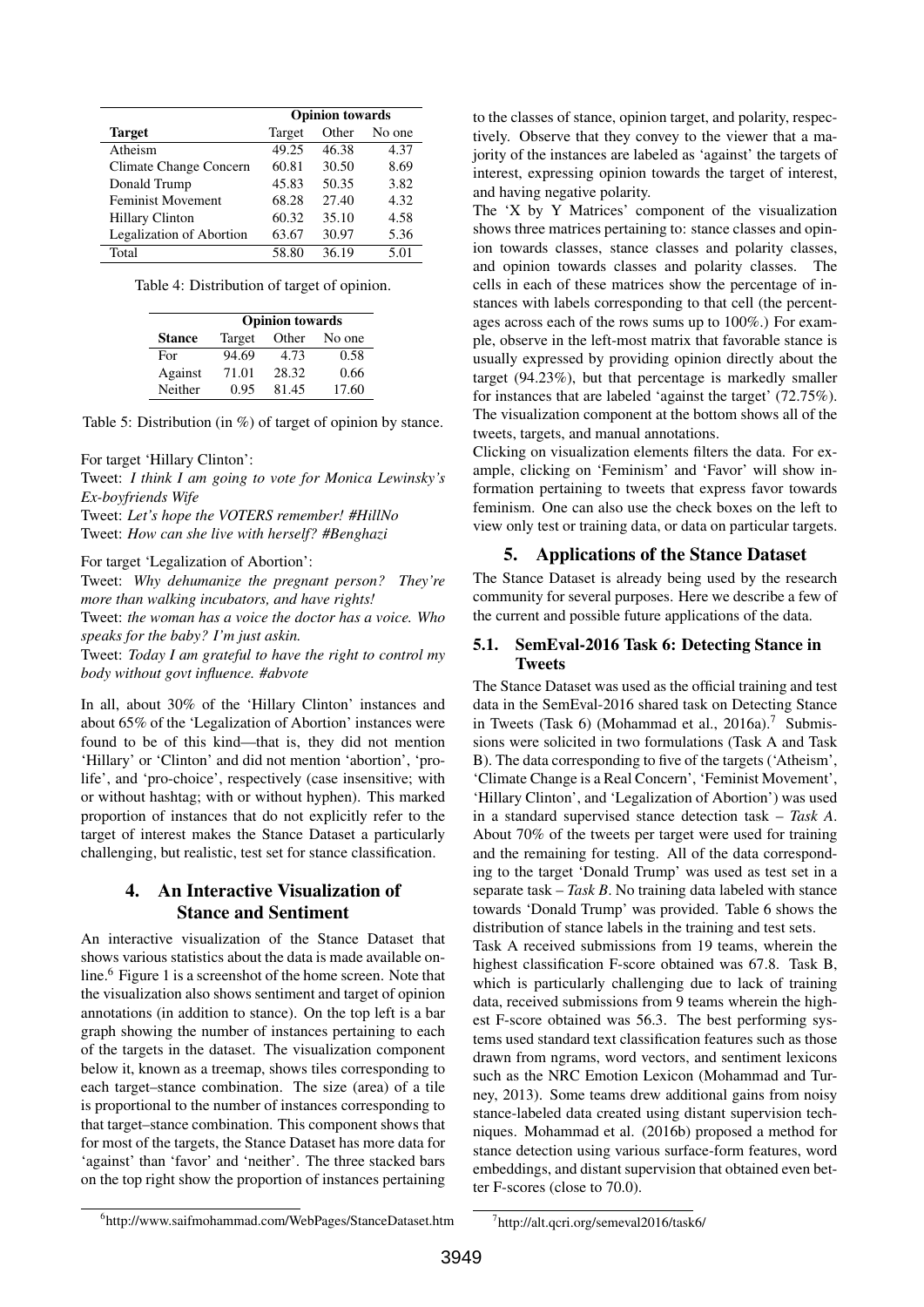|                          |         |          | % of instances in Train |         |                          | % of instances in Test |       |         |         |
|--------------------------|---------|----------|-------------------------|---------|--------------------------|------------------------|-------|---------|---------|
| <b>Target</b>            | # total | # train  | favor                   | against | neither                  | # test                 | favor | against | neither |
| Data for Task A          |         |          |                         |         |                          |                        |       |         |         |
| Atheism                  | 733     | 513      | 17.9                    | 59.3    | 22.8                     | 220                    | 14.5  | 72.7    | 12.7    |
| Climate Change Concern   | 564     | 395      | 53.7                    | 3.8     | 42.5                     | 169                    | 72.8  | 6.5     | 20.7    |
| <b>Feminist Movement</b> | 949     | 664      | 31.6                    | 49.4    | 19.0                     | 285                    | 20.4  | 64.2    | 15.4    |
| Hillary Clinton          | 984     | 689      | 17.1                    | 57.0    | 25.8                     | 295                    | 15.3  | 58.3    | 26.4    |
| Legalization of Abortion | 933     | 653      | 18.5                    | 54.4    | 27.1                     | 280                    | 16.4  | 67.5    | 16.1    |
| All                      | 4163    | 2914     | 25.8                    | 47.9    | 26.3                     | 1249                   | 24.3  | 57.3    | 18.4    |
| Data for Task B          |         |          |                         |         |                          |                        |       |         |         |
| Donald Trump             | 707     | $\theta$ | ۰                       |         | $\overline{\phantom{0}}$ | 707                    | 20.93 | 42.29   | 36.78   |

Table 6: Distribution of instances in the stance datasets used in SemEval-2016 Task 6 Task A and Task B.



Figure 1: Screenshot of an Interactive Visualization of the Stance Dataset. On the top left is a bar graph showing the number of instances pertaining to each of the targets in the dataset. The visualization component below it, known as a treemap, shows tiles corresponding to each target–stance combination. The size (area) of a tile is proportional to the number of instances corresponding to that target–stance combination. The 'X by Y Matrices' component of the visualization shows three matrices pertaining to: stance classes and opinion towards classes, stance classes and polarity classes, and opinion towards classes and polarity classes. The table at the bottom shows all tweets pertaining to the current selection.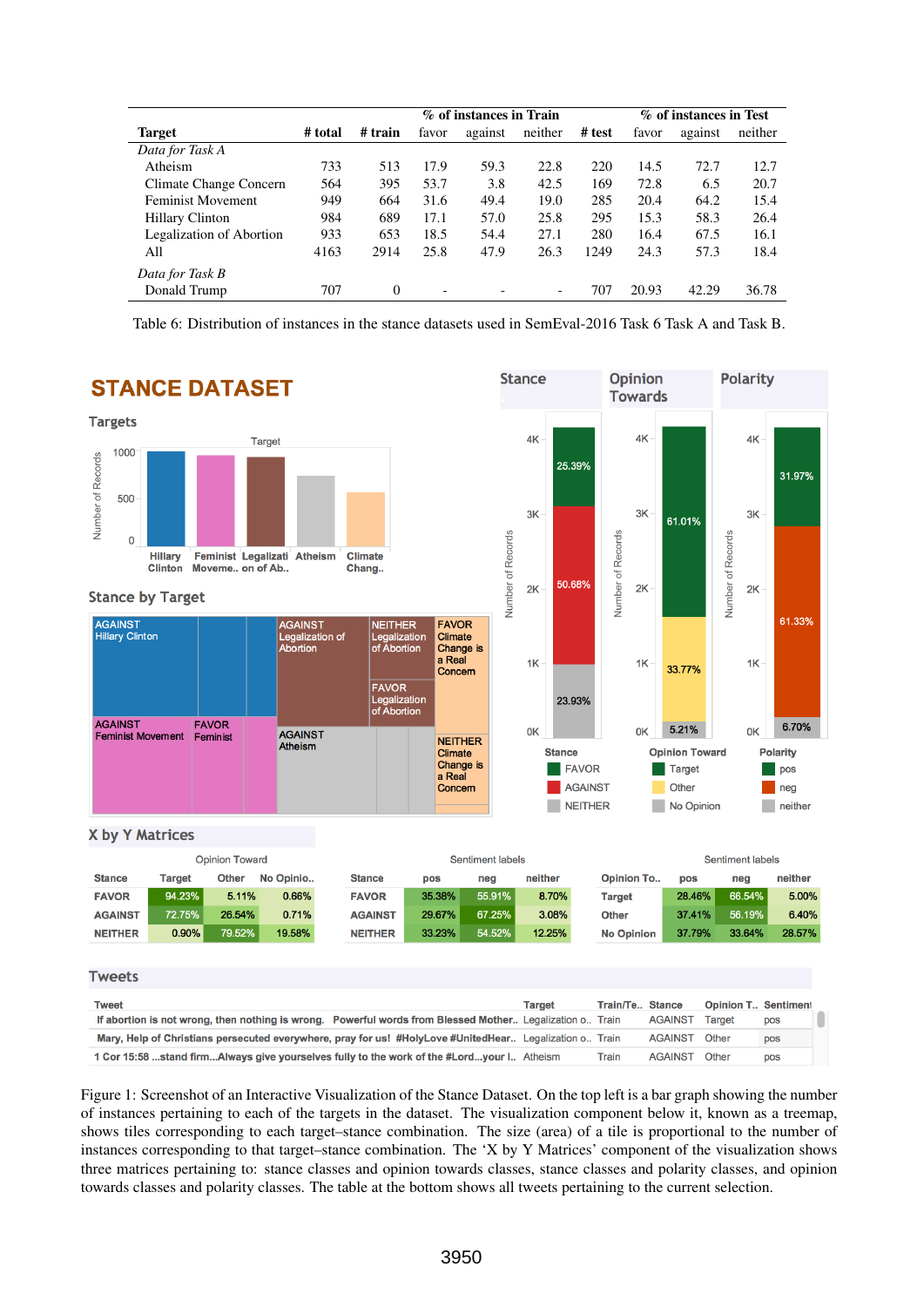### 5.2. Understanding the Relationship and Interaction between Stance and Sentiment

Mohammad et al. (2016b) annotated the tweets in the Stance Dataset for whether they convey positive, negative, or neutral sentiment. They conducted an experiment using the manual labels to determine the extent to which stance can be determined simply from sentiment. They also built a common text classification framework that relies on a variety of features, including those drawn from sentiment lexicons, to determine both stance and sentiment. The results show that while sentiment features are useful for stance detection, they alone are not sufficient. Further, even though both stance and sentiment detection are framed as threeway classification tasks on a common dataset where the majority class baselines are similar, automatic systems perform markedly better when detecting sentiment than when detecting stance. They also show that stance detection towards the target of interest is particularly challenging when the tweeter expresses opinion about an entity other than the target of interest. In fact, the text classification system performs close to majority baseline for such instances.

Finally, they conduct several experiments exploring the use of distant supervision for stance detection. They determine the extent to which removal of stance-indicative hashtags from tweets still leaves sufficient information in the tweet to convey that the stance of the tweeter is the same that indicated by removed hashtag. They also create a subset of the domain corpus that is pseudo-labeled for stance and show that stance classification systems can benefit from using it (either as additional training data or by extracting features from the data).

# 5.3. Other Applications

The Stance Dataset can be extended to more targets and domains using the same general methodology used to create it. Thus, the dataset and its extensions can be used in a number of applications such as detecting stance towards politicians, products, government policies, social issues, and so on. One approach to detecting stance is identifying relationships between entities. For example, knowing that entity  $X$ is an adversary of entity  $Y$  can be useful in detecting stance towards  $Y$  in tweets that mention  $X$  (and not  $Y$ ). Thus the stance dataset and the associated classification task can be used for developing and evaluating automatic approaches for relationship extraction. Since the Stance Dataset is also annotated for target of opinion, it can be used to better understand how stance can be detected from tweets that do not explicitly mention the target of interest. Stance detection can be thought of as a textual inference or textual entailment task, where the goal is to determine whether the favorability of the target is entailed by the tweet. Thus the dataset can be used for developing textual inference engines and open domain reasoning.

## 6. Related Work

Past work on stance detection includes that by Somasundaran and Wiebe (2010), Anand et al. (2011), Faulkner (2014), Rajadesingan and Liu (2014), Djemili et al. (2014), Boltuzic and Šnajder  $(2014)$ , Conrad et al.  $(2012)$ , Hasan and Ng (2013a), Djemili et al. (2014), Sridhar et al. (2014),

and Sobhani et al. (2015). In one of the few works on stance detection in tweets, Rajadesingan and Liu (2014) determine stance at user-level based on the assumption that if several users retweet one pair of tweets about a controversial topic, it is likely that they support the same side of a debate. Djemili et al. (2014) use a set of rules based on the syntax and discourse structure of the tweet to identify tweets that contain ideological stance. However, none of these works attempts to determine stance from a single tweet.

There is a vast amount of work in sentiment analysis of tweets, and we refer the reader to surveys (Pang and Lee, 2008; Liu and Zhang, 2012; Mohammad, 2015) and proceedings of recent shared task competitions (Wilson et al., 2013; Mohammad et al., 2013; Rosenthal et al., 2015). Closely-related is the area of aspect based sentiment analysis (ABSA), where the goal is to determine sentiment towards aspects of a product such as speed of processor and screen resolution of a cell phone. We refer the reader to SemEval proceedings for related work on ABSA (Pontiki et al., 2015; Kiritchenko et al., 2014; Pontiki et al., 2014).

## 7. Summary

We presented a new dataset of 4,870 tweet–target pairs annotated for stance of the tweeter towards the target. This dataset, which we refer to as the *Stance Dataset*, has instances corresponding to six pre-chosen targets of interest: 'Atheism', 'Climate Change is a Real Concern', 'Feminist Movement', 'Hillary Clinton', 'Legalization of Abortion', and 'Donald Trump'. The annotations were performed by crowdsourcing. Several techniques were employed to encourage high-quality annotations and to identify and discard poor annotations. We analyzed the dataset to show that it has several interesting properties. For example, a marked number of tweets do not explicitly mention the target, and in many tweets the target of opinion is different from the given target of interest. Mohammad et al. (2016b) subsequently annotated the Stance Dataset for sentiment and quantitatively explored the relationship between stance and sentiment.

The Stance Dataset can be extended to more targets and domains using the same general methodology used to create it. Thus, the dataset and its extensions can be used in a number of applications such as tracking sentiment towards politicians, products, and issues. Partitions of the Stance Dataset were used as the official test and training sets in the SemEval-2016 Task 6: Detecting Stance from Tweets. The shared task received more than 25 submissions across two variants of stance detection tasks. Mohammad et al. (2016b) proposed a method for stance detection using various surface-form features, word embeddings, and distant supervision that obtained even better F-scores than the best participating team in SemEval-2016 Task 6. All of the data created as part of this project (the Stance Dataset, the domain corpus, the annotation questionnaire, etc.) as well as an interactive visualization to explore the data are made freely available.<sup>8</sup> We hope this will encourage more work that brings together the fields of sentiment analysis, textual inference, and relationship extraction.

<sup>8</sup> http://www.saifmohammad.com/WebPages/StanceDataset.htm